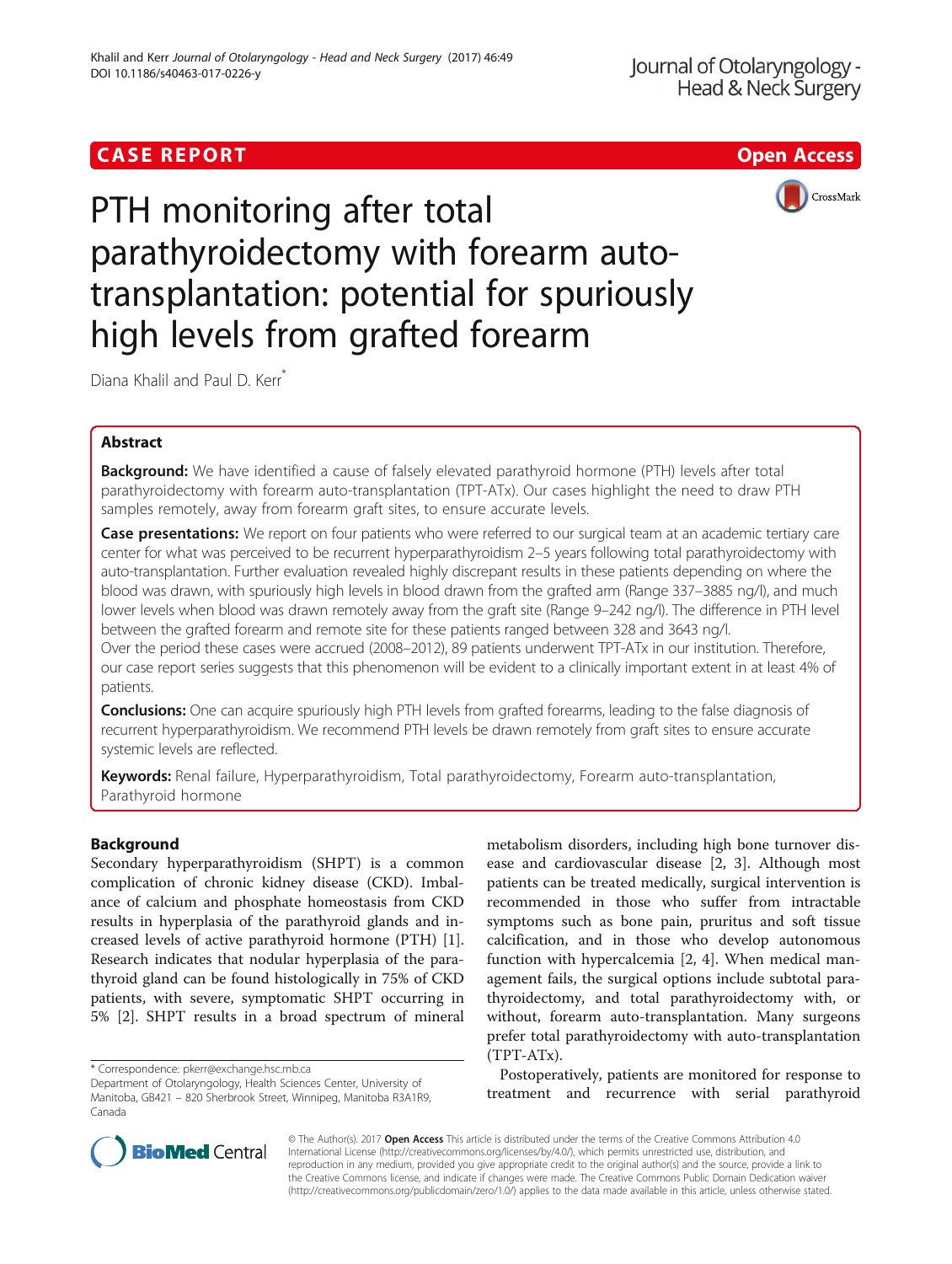hormone (PTH) levels. We have noted that postoperative monitoring is occasionally confounded by widely fluctuating PTH levels. One possible cause for these fluctuations is the potential for higher levels being drawn upstream from the graft site in the implanted arm. The PTH level in the grafted forearm may be high enough to prompt reassessment for further surgical exploration when in fact the systemic PTH level is at an acceptable level. The patients in this review are examples of this phenomenon, which has not been well described in the literature.

### Case presentations

There were 89 patients that underwent total parathyroidectomy with forearm auto-implantation between January 1, 2008 and December 31, 2012. Four out of these 89 patients (2 males; 2 females) have since been re-referred to our service for what was ultimately determined to be spuriously high PTH levels due to blood samples drawn from the grafted arm. The patients were 2–5 years post TPT-ATx. The spurious results were revealed because our initial workup of recurrent secondary hyperparathyroidism routinely includes a request for confirmation bloodwork from the ungrafted arm, or other site remote from the graft. The highly discrepant results are depicted in Fig. 1. The difference in PTH level between the grafted forearm and the remote site ranged from 328 to 3643 ng/l. All these patients have since been monitored for over 1 year. None of them have required reoperation.

### Discussion

PTH has a very short half-life of approximately 4 min. Given the short half-life of PTH hormone, and the placement of parathyroid grafts in the forearm close to where blood sampling is often performed, we believe that there is significant potential for obtaining erroneously high estimates of serum PTH if the grafted arm is



used for venous sampling. Further, we believe that variably sampling the grafted and non-grafted arms, or other sites remote from the graft accounts for some of the variability in postoperative PTH levels that is observed. While this seems self-evident, there are currently no studies in the literature addressing this issue. Failure to account for this phenomenon could easily result in patients undergoing unnecessary testing or even surgery.

The rate of this phenomenon is likely over 4% (4/89). The rate may in fact be higher as this report is simply a series of cases, not a comprehensive longitudinal review of all 89 patients treated over the time that these cases were accrued. Understanding this phenomenon, and noting where blood samples are drawn from, ensures accurate systemic PTH levels are monitored and eliminates the possibility of unnecessary investigations and treatment for recurrent SHPT. Several studies suggest the relative safety and efficacy of total parathyroidectomy without auto-transplantation in the management of renal failure induced hyperparathyroidism [\[5](#page-2-0), [6](#page-2-0)]. Perhaps the propensity for spurious parathyroid levels after autotransplantation is another factor worth considering in choosing one procedure over another.

The forearm is frequently used for parathyroid implantation as it is easily accessed during parathyroid surgery, and forearm grafts are easily localized and explored under local anesthetic if they must be removed. In the event of recurrent hyperparathyroidism, it is generally easy to determine if the forearm graft is the cause based on parathyroid scanning, through selective venous sampling, or using a limb ischemia test which should result in substantial reduction of PTH after 15 min of ischemia if the forearm graft is indeed the cause of recurrent disease [\[7\]](#page-2-0). There are numerous documented graft locations such as the neck, abdomen, pre-sternal area, or the leg [[8](#page-2-0)–[10\]](#page-2-0). While these locations may be less likely to generate misleading blood test results as they are remote from common blood-drawing locations, there can be disadvantages to these sites such as an inability to perform some of the aforementioned localization and functional testing, more difficult surgical accessibility for removal, concerns regarding leg wound healing in patients with circulatory disease, and cosmesis. The primary disadvantage of the forearm site would appear to be the propensity to cause spurious PTH results. Therefore, one must consider all these issues when choosing an implantation site.

### Conclusions

These cases illustrate how one can acquire spuriously high PTH levels from grafted forearms after TPT-ATx, and thus the potential to falsely diagnose recurrent hyperparathyroidism. We recommend that PTH levels be drawn remotely from graft sites to ensure that accurate systemic levels are acquired.